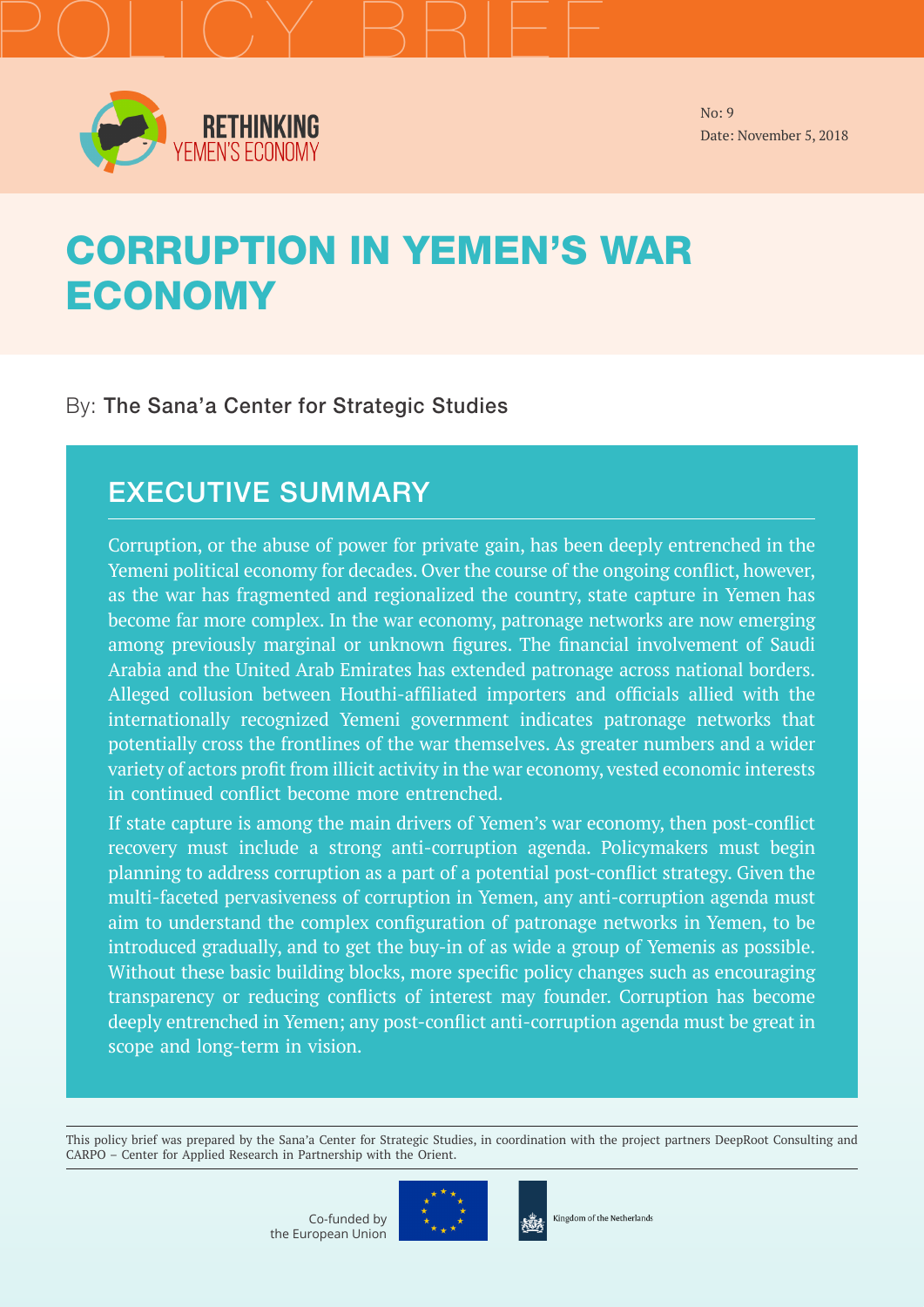# INTRODUCTION

Corruption, or the abuse of entrusted power for private gain, $<sup>1</sup>$  is endemic in Yemen. In</sup> 2017 global anti-corruption watchdog Transparency International ranked Yemen 175 out of 180 countries, with an index score of only 16 on a scale of 0-100 where zero is highly corrupt.<sup>2</sup> Yemen's index score has trended downward in the past several years, indicating increased corruption.3

Corruption in Yemen is not a new development. For decades the country has witnessed what the World Bank terms "state capture," wherein an elite minority distorts state institutions for illicit gain.<sup>4</sup> A narrow range of actors have manipulated Yemen's state institutions, reaping the rewards of their elevated position and dictating the rules of the game.<sup>5</sup> The country's informal elite networks have become more influential than formal state institutions – another hallmark of state capture.<sup>6</sup> State capture and lowerlevel administrative corruption, characterized by everyday bribery and favoritism,<sup>7</sup> have been underpinned by informal institutions and a tacit cultural acceptance in Yemeni society that the abuse of power in business and politics is simply "how things are done." Despite the presence of a legal framework that technically prohibits such practices, arbitrary fines and unpredictable bribes to authorities are considered commonplace.8

The ongoing conflict in Yemen has not altered the basic workings of this system of state capture. An elite minority of actors continues to operate according to rules of the game that remain fundamentally unchanged from before the conflict. However, the players involved are shifting. Yemen's burgeoning war economy has seen the emergence of previously marginalized or unknown actors. Patronage networks now cross frontlines, with perceived adversaries willingly cooperating for the sake of maximizing private gain. The networks also now extend beyond Yemen's borders. To some extent, these shifting patronage networks — and the war economy that supports them — are a driving force behind the conflict. If Yemen is to recover from this period of violence and instability, corruption cannot go unaddressed.

The following policy brief details the development of Yemen's war economy, new players and dynamics in Yemen's corruption networks, and then offers recommendations to international stakeholders and the Yemeni government to curb the worst excesses of corruption post-conflict.

<sup>1)</sup> "What is Corruption?" *Transparency International*, accessed June 25, 2018, [https://www.transparency.org/what-is-corruption.](https://www.transparency.org/what-is-corruption)

<sup>2)</sup> "Corruption Perceptions Index 2017," *Transparency International*, last modified February 21, 2018, accessed June 25, 2018, [https://](https://www.transparency.org/news/feature/corruption_perceptions_index_2017) [www.transparency.org/news/feature/corruption\\_perceptions\\_index\\_2017.](https://www.transparency.org/news/feature/corruption_perceptions_index_2017)

<sup>3)</sup> "Corruption Perceptions Index 2017 Shows High Corruption Burden in More than Two-thirds of Countries," *Transparency International*, last modified February 21, 2018, accessed June 25, 2018, [https://www.transparency.org/news/pressrelease/](https://www.transparency.org/news/pressrelease/corruption_perceptions_index_2017_shows_high_corruption_burden_in_more_than) corruption perceptions index 2017 shows high corruption burden in more than.

<sup>4)</sup> World Bank, *Anticorruption in Transition: A Contribution to the Policy Debate*, (Washington, DC: World Bank, 2000) accessed June 25, 2018, 1, <https://siteresources.worldbank.org/INTWBIGOVANTCOR/Resources/contribution.pdf>.

<sup>5)</sup> For details regarding corruption in Yemen during the rule of late former President Ali Abdullah Saleh, please see the full white paper of "Combating Corruption in Yemen" at [http://devchampions.org/files/Rethinking\\_Yemens\\_Economy\\_No4\\_En.pdf](http://devchampions.org/files/Rethinking_Yemens_Economy_No4_En.pdf)

<sup>6)</sup> Glenn E. Robinson et al., *Yemen Corruption Assessment* (Burlington, VT: ARD, 2006) accessed June 25, 2018, [https://photos.](https://photos.state.gov/libraries/yemen/231771/PDFs/yemen-corruption-assessment.pdf) [state.gov/libraries/yemen/231771/PDFs/yemen-corruption-assessment.pdf](https://photos.state.gov/libraries/yemen/231771/PDFs/yemen-corruption-assessment.pdf).

<sup>7)</sup> Abdulwahab al-Kibsi has called this the "inevitability mindset" — Yemeni citizens have come to expect corruption to be so pervasive that they themselves are powerless against it. Abdulwahab Alkebsi and Christopher Boucek, "Corruption in Yemen: Screening of *Destructive Beast," Carnegie Endowment for International Peace*, last modified September 30, 2010, accessed June 25, 2018, [http://carnegieendowment.org/2010/09/30/corruption-in-yemen-screening-of-destructive-beast-event-3034.](http://carnegieendowment.org/2010/09/30/corruption-in-yemen-screening-of-destructive-beast-event-303)

<sup>8)</sup> Researcher interview, October 2017.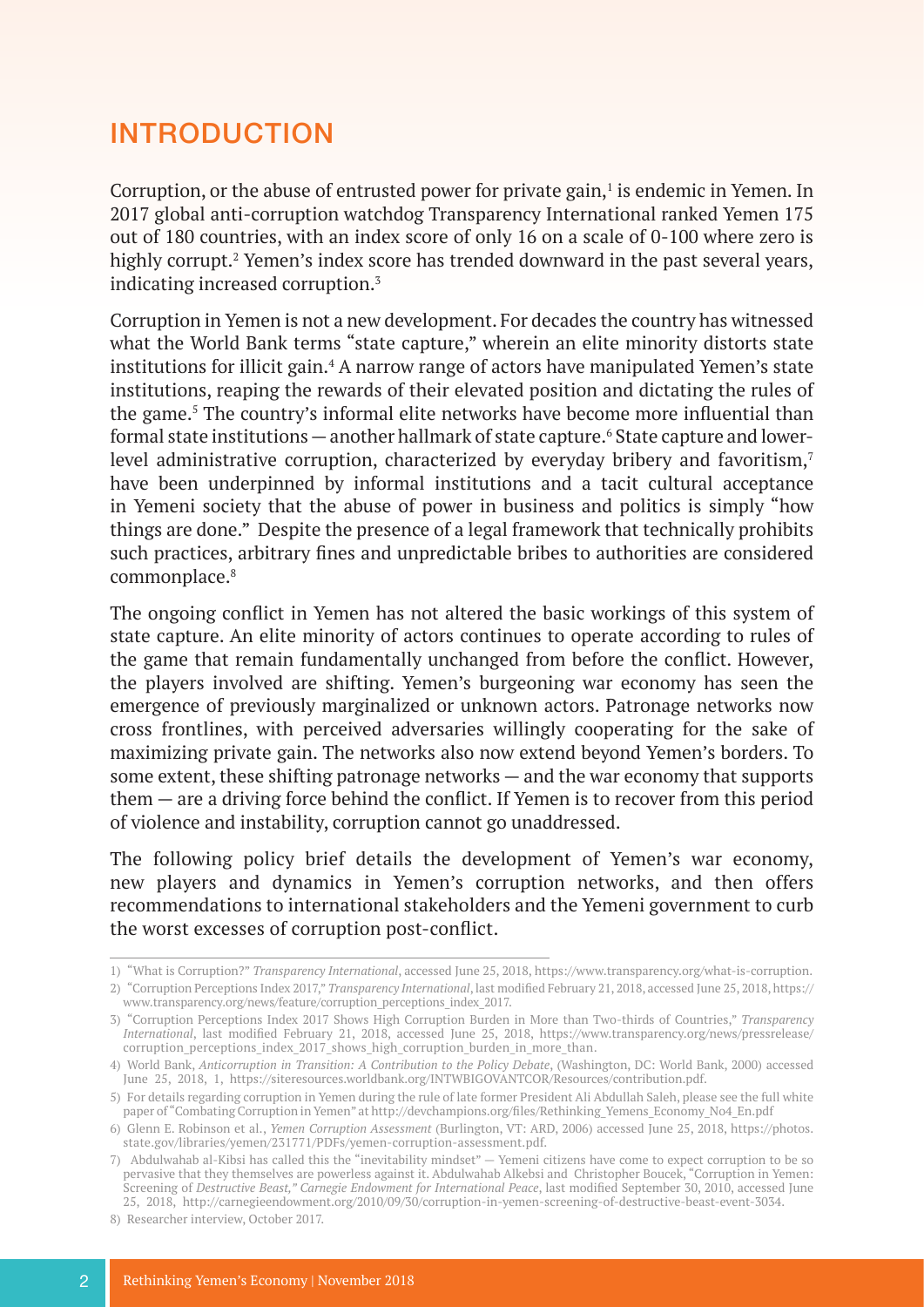# CORRUPTION IN YEMEN'S WAR ECONOMY

As the conflict in Yemen has evolved since March 2015, so too has its burgeoning war economy. In the war economy, corruption has become systematic and even, to some degree, apolitical. At first glance, actors who are politically and militarily opposed to one another compete for influence on the ground. Beneath the surface, however, the reality is more complex. A wide array of actors shape Yemen's thriving war economy: senior decision-makers, military commanders, established and newly empowered businessmen, local security officials that control checkpoints, commercial bankers, money exchangers, truck drivers and civil servants. Networks of corruption transcend the conflict, seamlessly crossing frontlines and regional borders, with perceived adversaries cooperating for the sake of maximizing profits.

#### **New Actors in Control of State Resources**

The conflict has seen state resources – specifically energy resources – come under the control of actors that were previously marginalized or unknown. In northern Yemen, the Houthis have taken control of the import, distribution, and sale of fuel as well as customs and taxation, the telecommunications sector, and car imports.<sup>9</sup> The internationally recognized government, led by Hadi, nominally controls all areas not controlled by the Houthis. However, for large periods of the conflict, Hadi and members of his cabinet have operated from exile in Riyadh, Saudi Arabia.

In the functional absence of the internationally recognized government, the UAEbacked pro-southern independence body Southern Transitional Council (STC) has been gaining influence in southern Yemen. A large swath of Yemen's southern coastline that stretches from the southwestern Taiz governorate to northeastern al-Mahra governorate – and includes the ports located in Taiz, Aden, Hadramawt, Shabwa, and al-Mahra governorates – is now monitored by the UAE directly or through UAEbacked security actors such as the Hadrami and Shabwani Elite forces. The Hadrami and Shabwani Elite forces also have influence over the key energy facilities in both Hadramawt and Shabwa.10 Meanwhile, the country's other major energy facilities in Marib, nominally under the authority of the internationally recognized government, are increasingly under the independent control of the governorate's own local authorities.

<sup>9)</sup> In addition to the customs duties the Houthis charge at Hudaydah Port, they also established a number of internal customs checkpoints over the course of the conflict. The major customs checkpoints are located in al-Bayda governorate, Arhab district in northern Sana'a governorate, and Dhamar governorate. The Houthis also installed other customs checkpoints for travel between the following destinations: Marib–Sana'a, Taiz–Ibb, Abyan–al-Bayda, and al-Dhalea–Dhammar. While conducting research for this paper, several sources spoke to the author about the "probability" that there are individuals (both Houthi and non-Houthi-affiliated) that are exploiting the customs and taxation system the Houthis established for their own personal gain. Though investigations are ongoing, at the time of writing, the research had not yielded enough verified information to present in this paper.

<sup>10)</sup> During the conflict, the UAE helped establish local security forces across southern and eastern Yemen, providing them with training, arms, equipment, and money. There are the Security Belt forces in Aden, Abyan, and Lahij, as well as the Hadrami Elite and Shabwani Elite forces.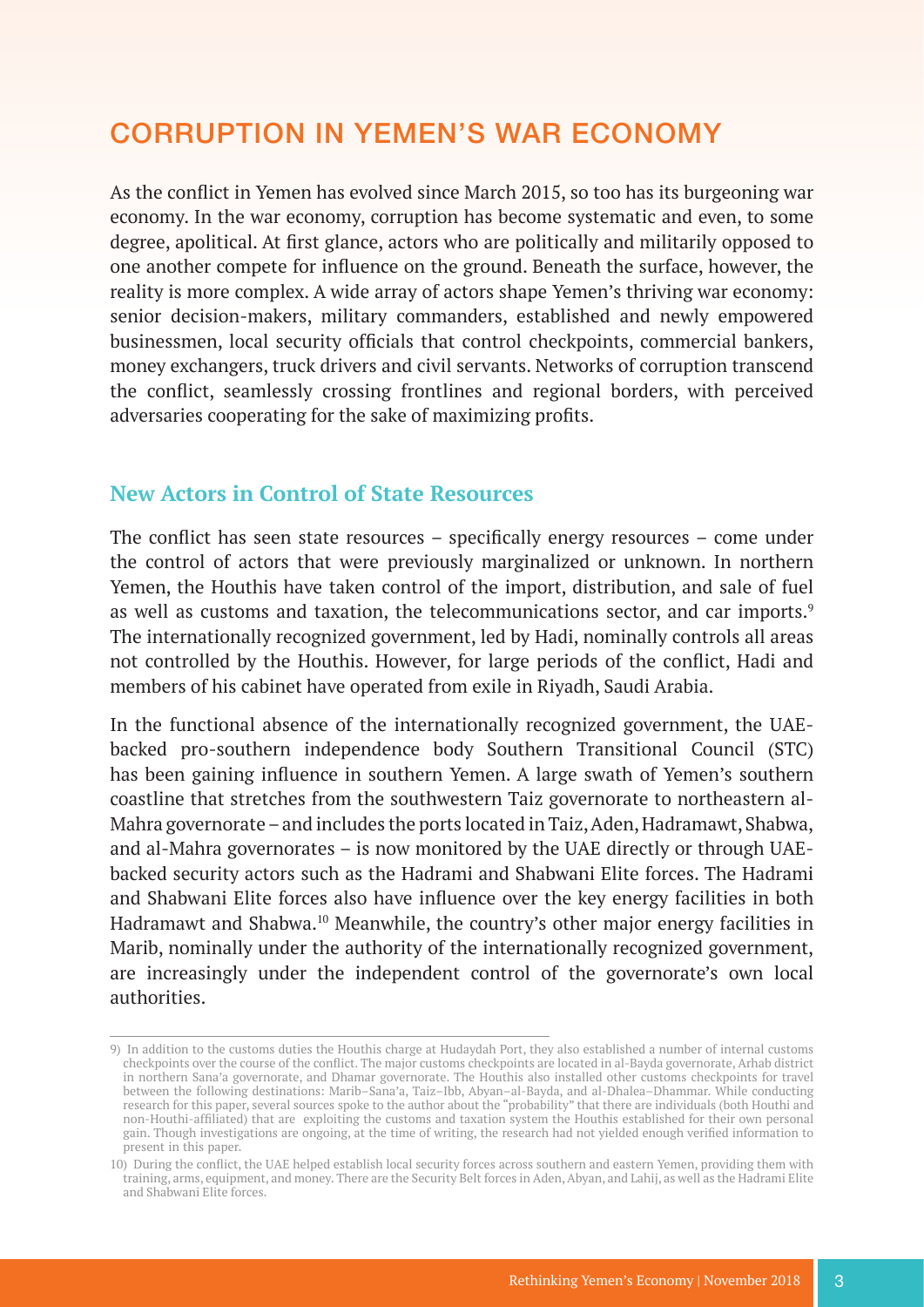### **Mechanisms of Corruption in Yemen's War**

#### *Inflating Military Payrolls*

As in Saleh's era, the inflation of military payrolls with non-existent soldiers ("ghost soldiers") continues to be a major source of patronage for actors operating within Yemen's military and security apparatus. Senior officers, particularly those operating under the banner of the internationally recognized Yemeni government, reportedly exaggerate the number of soldiers under their command in order to pocket the excess salary payments. Government officials are also thought to be complicit in this scheme.<sup>11</sup>

Besides salaries, senior military commanders receive matériel (weapons, ammunition, fuel, vehicles and other important equipment) based on the number of soldiers that they claim to have under their command. Inflating their payroll results not only in extra salary payments but also extra matériel, which can then be sold at a profit.

The money for inflated payrolls comes primarily from the two dominant members of the Saudi-led coalition, Saudi Arabia and the UAE. The entrance into the conflict of these two wealthy patrons has increased the incentive for various anti-Houthi tribal, military, and security commanders to fabricate the number of men under their command.12 Lower down the chain of command, anti-Houthi military and security personnel "double dip" — they are registered for payment on more than one command roster, thus receive two separate salaries from two different sources.13 As the two wealthy countries continue to fund inflated and duplicated military payrolls, Yemeni patronage networks extend beyond national borders.

There is evidence to suggest that weapons reportedly being smuggled to the Houthis pass through areas nominally under the control of the internationally recognized Yemeni government.<sup>14</sup> While the details of the weapons flows are uncertain (regarding weapon type, quantity, and entry point into the country), the ease with which weapons make their way from the eastern governorates to Houthi-controlled areas indicates willing collusion among actors affiliated with both sides of the conflict. If both parties to the conflict are in fact profiting from the same weapons flows, it suggests that patronage networks have come to transcend the conflict's frontlines.

<sup>11)</sup> Peter Salisbury, "Yemen: National Chaos, Local Order," *Chatham House*, last modified December 20, 2017, accessed May 23, 2018, 20. <https://www.chathamhouse.org/publication/yemen-national-chaos-local-order>.

<sup>12)</sup> Tribal leaders providing security forces are also paid through a similar mechanism. Sources with a first-hand knowledge of the composition of anti-Houthi forces stationed in Marib, claim that Saudi Arabia is paying for approximately 50,000 anti-Houthi fighters. This number is almost certainly inflated and is thought to include money paid to secure the backing of local tribes. Researcher interviews, Cairo, February and March 2018.

<sup>13)</sup> Private conversations with Adeni activist, April and June 2018. To note but one example, this is known to occur in some of Yemen's southern governorates such as Aden where UAE-backed security actors are present. According to a source wellconnected with Security Belt (*Hizam Amni*) forces, there are members of Security Belt who receive a salary from their chief patron, the UAE, while also being registered on a separate list with the Yemeni ministry of interior.

<sup>14)</sup> Notably, there were no weapons seizures off Yemen's western coastline in 2017 or in the first half of 2018. Weapons are being transferred from Yemen's eastern governorates, particularly al-Mahra and Shabwa, to Houthi-controlled areas via al-Bayda or Marib governorates: testament to the fact that "business as usual" continues with regard to weapons smuggling. As long as each party along the way is paid their share – from arms dealers to those driving the trucks and individuals stationed along the road manning the checkpoints – then arms sales run smoothly, no matter where those arms are destined. This conclusion is based of numerous conversations and interviews with tribesmen from shabwa, well-informed contacts with knowledge of known smugglers in al-Mahra, senior military commanders, among others from January until May 2018.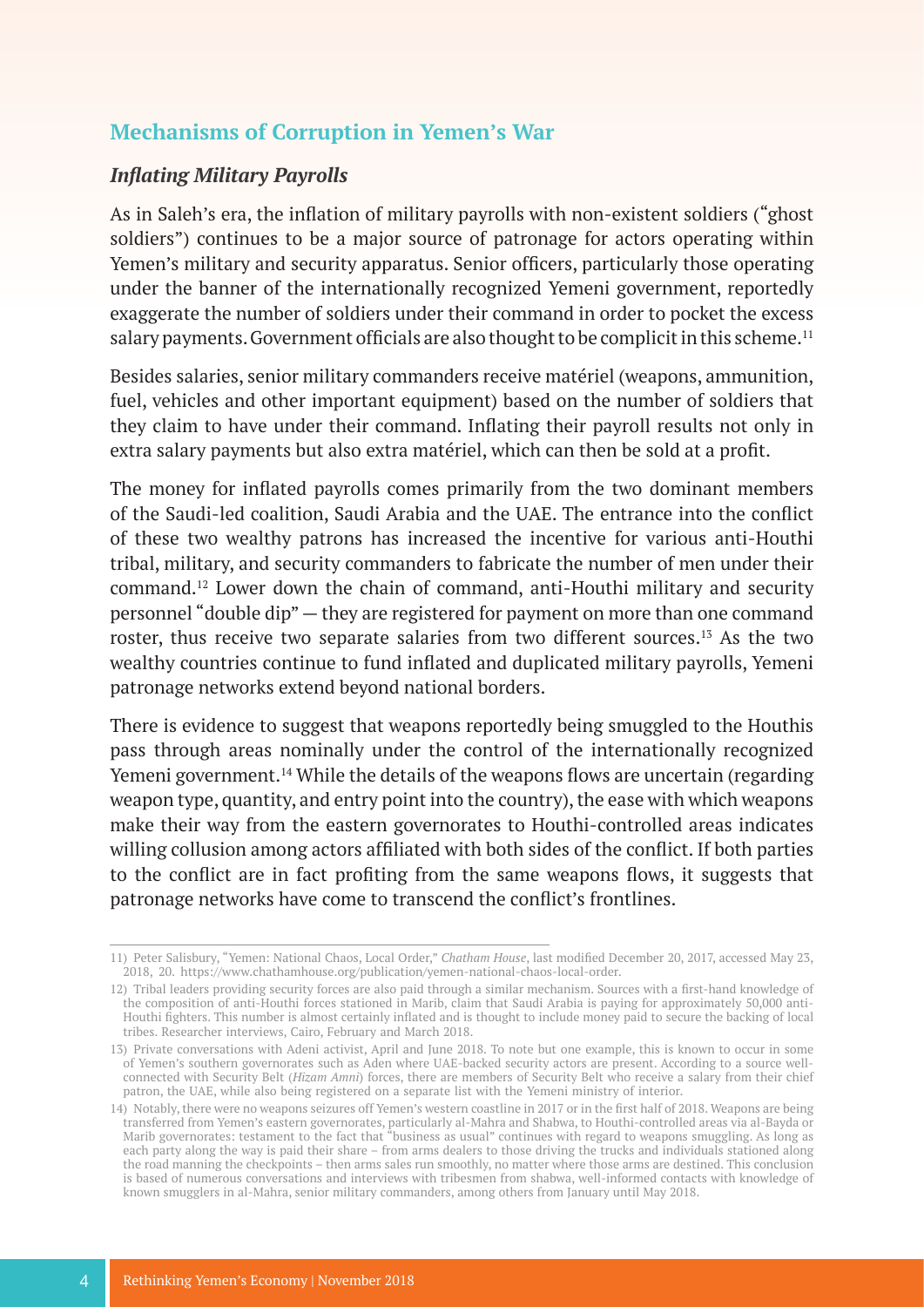#### *Monopolizing Fuel Imports*

After Yemen's oil and gas facilities went offline, the country became dependent on fuel imports. This presented an opportunity for established players and for those looking to capitalize on the country's fuel needs. Fuel imports have become the most lucrative branch of Yemen's energy sector during the conflict.<sup>15</sup>

Ahmed al-Eisi is the dominant player in Aden. Al-Eisi is aided in his dominance by his ownership of the top maritime fuel transportation company in Yemen, Alessi Group. Opaque tender bidding processes essentially hand al-Eisi the procurement contract for supplying fuel to Aden: one contract viewed by the author contained conditions that included a tight fuel delivery deadline that no other applicant could meet.<sup>16</sup> With Alessi Group holding a monopoly over Aden Refinery Company (ARC), the sole entity authorized to import fuel into Aden, al-Eisi in effect has a monopoly over fuel imports — and, by default, distribution. Although Hadi in March 2018 nominally "liberalized" fuel imports in areas under the nominal control of the internationally recognized Yemeni government, there have been no visible changes in al-Eisi's monopoly in Aden thus far.

In Houthi-controlled areas, fuel imports are an equally significant source of patronage. Houthi-affiliated fuel importers who were previously unknown to members of the Yemeni business community have over the course of the conflict learned from and supplanted  $-$  established players such as CruGas.<sup>17</sup> These Houthi-affiliated fuel traders now effectively control fuel imports through Hudaydah Port and domestic fuel market sales in areas under Houthi control. They allegedly import low-quality Iranian petrol and diesel in order to sell it on the local Yemeni market for a significant markup.18 They have reportedly targeted the assets, such as fuel transportation trucks

<sup>15)</sup> Two key developments in 2015 gave fuel imports added importance: (1) a sudden decline in oil and gas production and the cessation of oil and gas exports due fighting on the ground that also led to the departure of foreign energy companies; and (2) the Houthis' decision to eradicate fuel subsidies on July 27, 2015 (a year after they staged on the outskirts of Sana'a a public opposition campaign against Hadi for doing the same thing) and easing of fuel import restrictions. See Yemen Ministry of Planning and International Cooperation, "Oil Sector Recovery in Yemen Urgently Needed," *ReliefWeb*, last modified May 2016, accessed June 15, 2018, [https://reliefweb.int/sites/reliefweb.int/files/resources/yseu14\\_english\\_final\\_1.pdf](https://reliefweb.int/sites/reliefweb.int/files/resources/yseu14_english_final_1.pdf); Abubakr al-Shamahi, "Yemen Returns Full Circle as Houthis End Fuel Subsidies," *New Arab*, last modified July 28, 2015, accessed June 15, 2018. [https://www.alaraby.co.uk/english/news/2015/7/28/yemen-returns-full-circle-as-houthis-end-fuel-subsidies;](https://www.alaraby.co.uk/english/news/2015/7/28/yemen-returns-full-circle-as-houthis-end-fuel-subsi) "Houthis Cut Oil Subsidies Endangering Support," *Medialine*, last modified August 3, 2015, accessed June 15, 2018. [http://www.](http://www.themedialine.org/news/houthis-cut-oil-subsidies-endangering-support) [themedialine.org/news/houthis-cut-oil-subsidies-endangering-support](http://www.themedialine.org/news/houthis-cut-oil-subsidies-endangering-support).

<sup>16)</sup> Private conversations with a Yemeni fuel trader, January-March 2018.

<sup>17)</sup> Ammar Tawfiq Abdulrahim Mutahar runs CruGas. He is also the listed Deputy General Manager of Tawfiq Abdulrahim Mutahar Group ("TAM") but is reportedly not on good terms with his brothers who have taken over TAM following the death of their father Tawfiq in 2013. Mohamed al-Absi, "What is the Truth about the Oil Company and the Black Market?" [mohamedalabsi.](http://mohamedalabsi.blogspot.com) [blogspot.com](http://mohamedalabsi.blogspot.com) (blog), June 7, 2016, accessed June 25, 2018, [https://mohamedalabsi.blogspot.com/2016/06/blog-post\\_28.html.](https://mohamedalabsi.blogspot.com/2016/06/blog-post_28.html)

<sup>18)</sup> When sold on the black market, the profit margin is particularly large. Mohamed al-Absi, "Since the Disaster of Flotation Fuel in the Stations with Official Pricing: More Black Market Scandals," *Mohamed al-Absi* (blog), December 5 2016, accessed June 25, 2018, [https://mohamedalabsi.blogspot.com/2015/11/blog-post\\_14.html](https://mohamedalabsi.blogspot.com/2015/11/blog-post_14.html); Mohamed al-Absi "Document: Mechanism for the Purchase of Oil Company 50% of Shipments Merchants Sold to the Citizen at the Official Price," *Mohamed al-Absi* (blog), June 28, 2016, accessed June 25, 2018, [https://mohamedalabsi.blogspot.com/2016/06/50.html.](https://mohamedalabsi.blogspot.com/2016/06/50.html)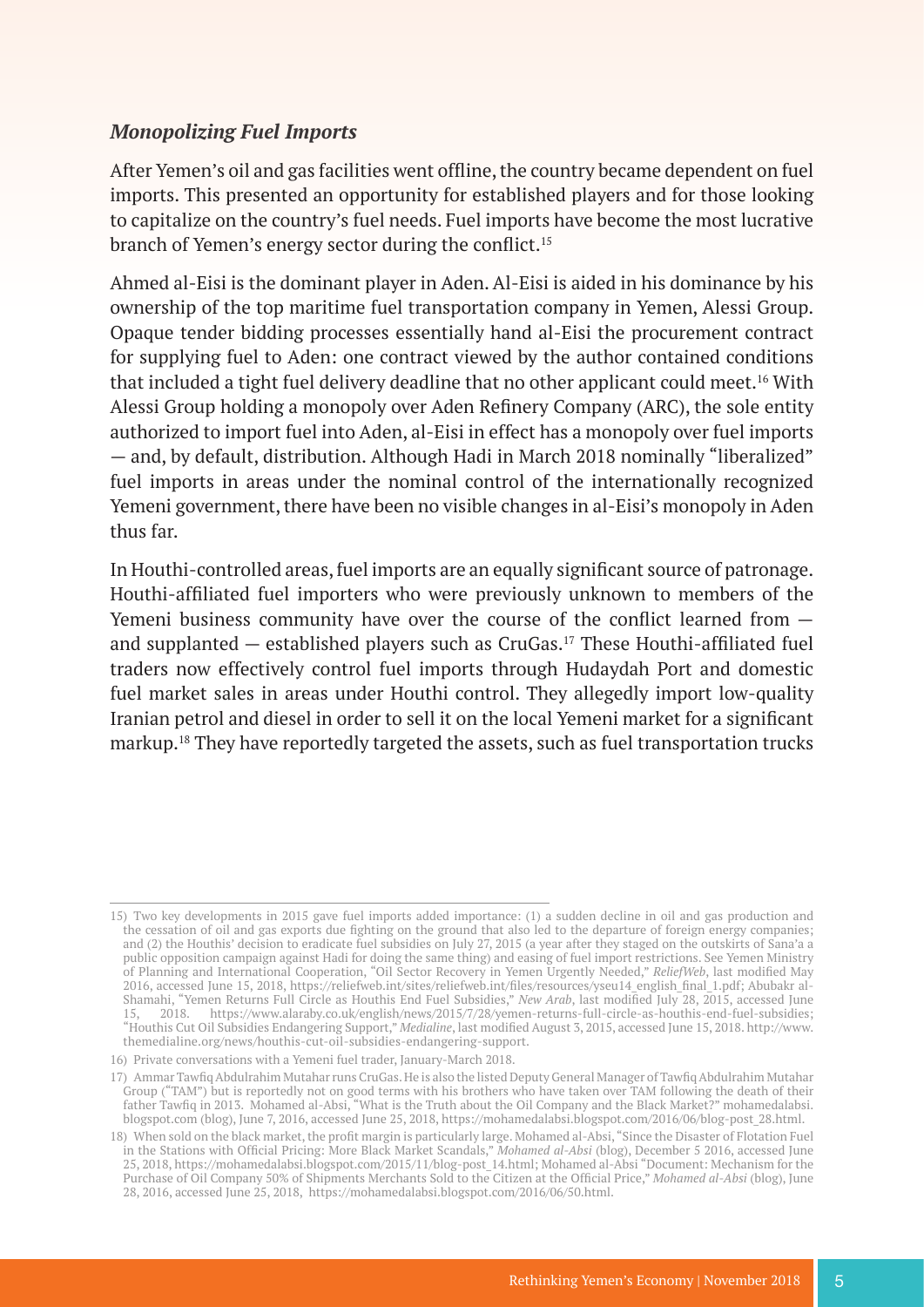and petrol stations, of non-Houthi traders.19 They also reportedly require non-Houthi competitors to pay hefty unofficial last-minute fees to unload at Hudaydah Port.<sup>20</sup>

Notably, the blockade of Houthi-controlled ports introduced another source of patronage. The Saudi-led coalition would only permit imports if the request had President Hadi's seal of approval. This empowered Hadi's son, Jalal Abdo Rabbu Mansour Hadi. Despite holding no official government position, from March 2015 until the installation of the UN Verification and Inspection Mechanism for Yemen (UNVIM) in May 2016, Jalal reportedly became the man to contact and essentially pay off in order to obtain the necessary fuel import permits.<sup>21</sup> Houthi-affiliated businessmen reportedly established a good working relationship with Jalal as a result of obtaining fuel import permits for Hudaydah through him. They obtained those permits through middlemen that brokered deals in Sana'a that were then signed off on in Riyadh.

#### *Misusing State Funds*

Besides enabling the specific mechanisms of inflating military payrolls and monopolizing fuel imports, the conflict has allowed governing authorities to avoid scrutiny on their use of funds. In some instances, this is merely a lack of transparency: in Marib, for example, the Central Bank of Yemen (CBY) branch is unwilling to disclose the numbers behind its locally sourced revenues and expenditures.<sup>22</sup> Also hidden from scrutiny are the customs revenue generated from Yemen's ports, the Houthi-controlled inland customs checkpoints, and the Shahen and al-Wade'ah land borders with Oman and Saudi Arabia.23

However, governing authorities on both sides have also reportedly actively misused state funds. I n 2017, 2 billion Yemeni rials (YR), printed in Russia and en route to the CBY in Aden, were reportedly delivered straight to the presidential palace in Aden; by now the money has allegedly been disbursed via the office of the prime minister

<sup>19)</sup> Mohamed al-Absi, "Since the Disaster of Flotation Fuel in the Stations with Official Pricing: More Black Market Scandals," *Mohamed al-Absi* (blog), December 5 2016, accessed June 25, 2018, [https://mohamedalabsi.blogspot.com/2015/11/blog](https://mohamedalabsi.blogspot.com/2015/11/blog-post_14.html)[post\\_14.html;](https://mohamedalabsi.blogspot.com/2015/11/blog-post_14.html) Mohamed al-Absi "Document: Mechanism for the Purchase of Oil Company 50% of Shipments Merchants Sold to the Citizen at the Official Price," *Mohamed al-Absi* (blog), June 28, 2016, accessed June 25, 2018, [https://mohamedalabsi.](https://mohamedalabsi.blogspot.com/2016/06/50.html) [blogspot.com/2016/06/50.html.](https://mohamedalabsi.blogspot.com/2016/06/50.html)

<sup>20)</sup> Refusal would consequently leave the importer and their fuel shipment stranded as well as faced with the daunting prospect of having to pay expensive demurrage costs. Other additional costs incurred once the fuel shipment is unloaded and ready to be sent out for distribution and sold on the local market include the payment of fees to Houthi officials in each Houthi-controlled governorate and Houthi forces manning the checkpoints that transportation trucks must pass through during the journey from Hudaydah port to the point of destination. Researcher conversation with a well-informed Yemen economic expert with a first-hand knowledge of the distribution of fuel and other commodities after being imported via Hudaydah port, June 2018.

<sup>21)</sup> Private conversation with two different Yemen economic experts with a detailed knowledge and understanding of Yemen's oil and gas industries in December 2017 and January 2017; "UNVIM"; "United Nations Verification and Inspection Mechanism for Yemen: Update May 2016," *United Nations Verification and Inspection Mechanism*, last modified May 2016, accessed June 15, 2018, <https://www.vimye.org/docs/UNVIM%20Update%20May%202016.pdf>.

<sup>22)</sup> Researcher interview with confidential source with close ties to CBY in Aden, June 2018. Marib, one of Yemen's oil-producing regions, reached a deal in 2017 with the internationally recognized government allowing the governorate to keep a share of the revenues from oil produced in Marib. As of this writing, however, ongoing disputes between the CBY branch in Marib and the branch in Aden have meant that instead of transferring 80 percent of oil revenues to the Aden branch, the Marib branch has refused to transfer any.

<sup>23)</sup> Peter Salisbury, *Yemen's Cratered Economy: Glimmers of Hope?* (Washington, DC: Arab Gulf States Institute in Washington, 2018) accessed June 25, 2018, [https://www.agsiw.org/wp-content/uploads/2018/02/Salisbury\\_Yemen-Cratered-Economy\\_](https://www.agsiw.org/wp-content/uploads/2018/02/Salisbury_Yemen-Cratered-Economy_ONLINE-1.pdf) [ONLINE-1.pdf.](https://www.agsiw.org/wp-content/uploads/2018/02/Salisbury_Yemen-Cratered-Economy_ONLINE-1.pdf)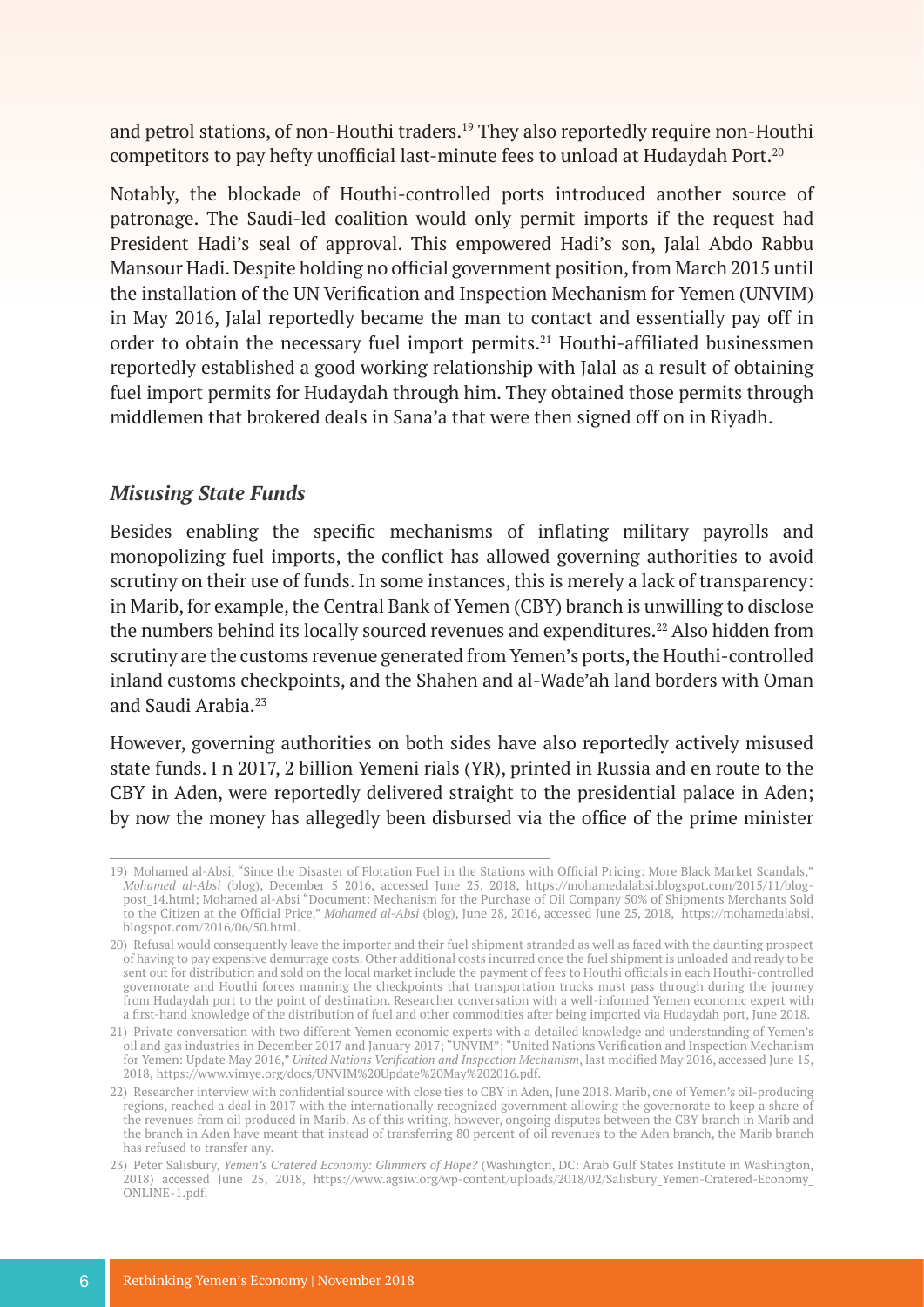as "discretionary spending."24 For a time, the internationally recognized government was receiving payments for its stake in the Masila oilfield in Hadramawt directly into a private bank account held at AlAhli bank in Saudi Arabia in President Hadi's name.25

The Houthis, meanwhile, have been accused of diverting money from the CBY in Sana'a to pay for their military campaign.<sup>26</sup> The money is allegedly used to pay the salaries of Houthi military and security commanders and their respective fighters. It was also used to pay for thousands of Houthi-sanctioned civil servants installed by the group in the Ministry of Interior in Sana'a as part of a broader strategy in which they sought to replace Saleh loyalists with Houthi supporters over the course of 2016 and 2017.<sup>27</sup> The Houthis have reportedly installed many young, inexperienced, unqualified individuals in senior positions at the ministry as part of an attempt to weaken Saleh and his allies' hold over north Yemen's military and security apparatus, with the Republican Guard one of the main targets.28 This effort to staff important institutions with supporters served both as an effort to shift power and also as a system of patronage to provide employment and comparatively stable government salaries to Houthi supporters.

Yemen's war economy presents a challenge to any policymaker concerned with building peace in Yemen. It is clear that no one individual or group is solely culpable for corruption. Instead, what external analysts might see as corrupt practices are widely accepted as normal transactions – simply the cost of doing business. More importantly, the conflict's shifting, expanding networks of patronage may form the basis of the kind of informal institutions that could enable corrupt practices in a post-war context. This could potentially endanger the prospect of peace. Corruption, therefore, must be an integral part of any post-conflict agenda.

<sup>24)</sup> In 2016, then-CBY Governor Monasser al-Quaiti, ordered a total of YR400bn new banknotes, worth approximately \$1.2bn at the time. In 2017, there were several separate shipments of Russian-printed Yemeni Rials, presumably tied to the order placed by al-Quaiti. Rather than being deposited straight into the CBY in Aden, YR2bn was reportedly delivered straight to the presidential palace in the Masshiq area of Crater district, Aden. According to a source with close ties to the CBY in Aden, the majority of this Russian-printed money has now reportedly been disbursed via the office of Prime Minister Ahmed Obaid bin Dagher as "discretionary spending." The UAE supposedly grew increasingly frustrated with Hadi and the internationally recognized Yemeni government in 2015 over the lack of accountability over donor funds and government spending, to the point in which the UAE decided to limit the direct financial support it provided to Hadi.

<sup>25)</sup> Researcher interview with confidential source with close ties to CBY in Aden, June 2018. See also: Salisbury, *Yemen's Cratered Economy*.

<sup>26)</sup> This particular accusation is what prompted Hadi to announce the relocation of the CBY headquarters from Sana'a to Aden and the dismissal of former CBY Governor Mohammed bin Hammam, see: Hadeel al-Sayegh, "Yemen President Names New Central Bank Governor, Moves HQ to Aden," *Reuters*, last modified September 18, 2016, accessed May 23, 2018, [https://www.reuters.](https://www.reuters.com/article/us-yemen-cenbank/yemen-president-names-new-central-bank-governor-mov) [com/article/us-yemen-cenbank/yemen-president-names-new-central-bank-governor-moves-hq-to-aden-idUSKCN11O0WB](https://www.reuters.com/article/us-yemen-cenbank/yemen-president-names-new-central-bank-governor-mov).

<sup>27)</sup> Researcher interviews, Cairo, February and March 2018; Researcher WhatsApp conversation with an employee of the Houthicontrolled Ministry of Interior in Sana'a, in October, November, and December 2017.

<sup>28)</sup> Researcher interviews, Cairo, February and March 2018; Researcher WhatsApp conversation with an employee of the Houthicontrolled Ministry of Interior in Sana'a, in October, November, and December 2017.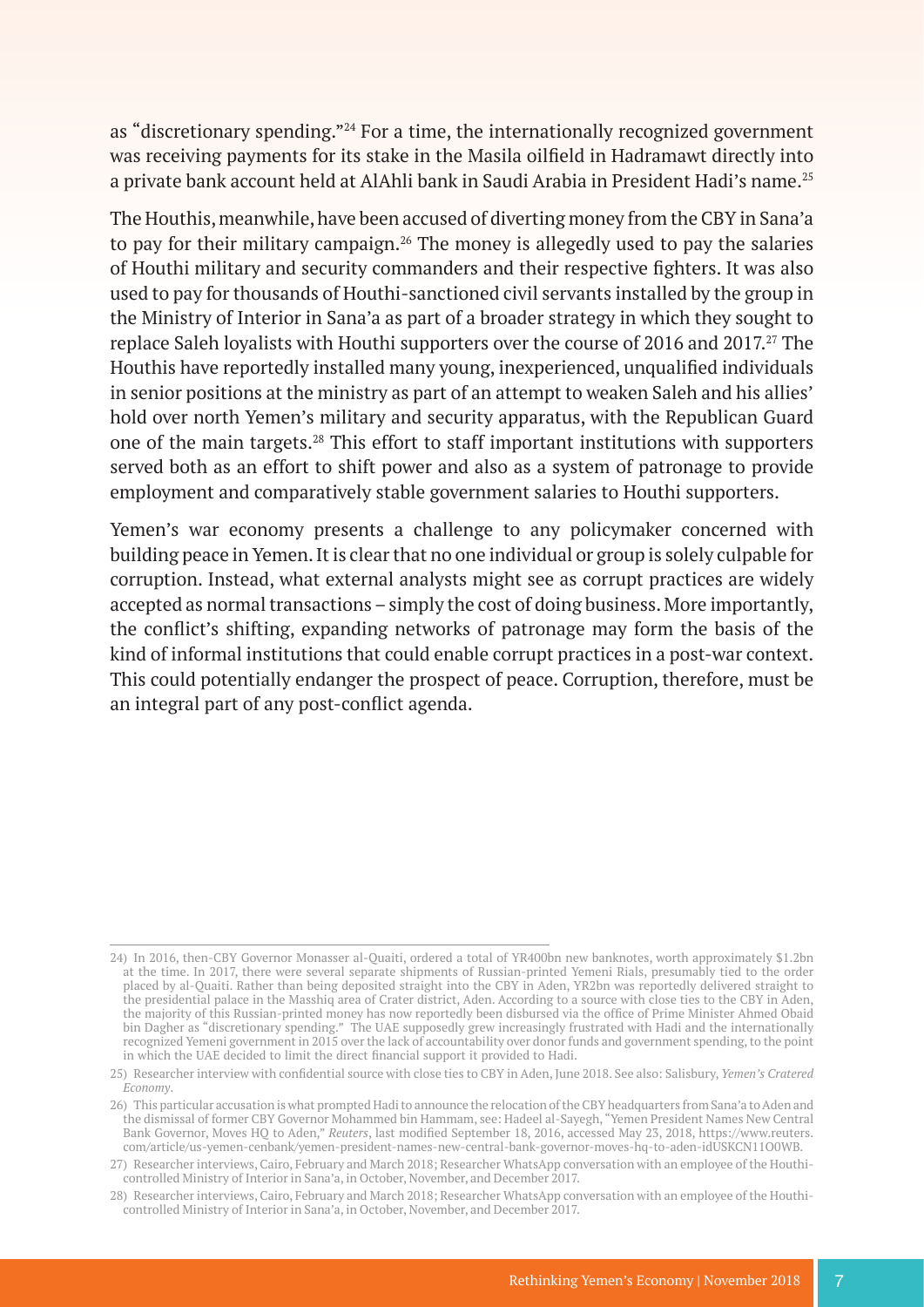# CONCLUSION AND RECOMMENDATIONS

As the war in Yemen continues, the main sources of patronage and power — control over state institutions and access to major sources of revenue — remain unchanged from Saleh's era. Weapons flows, tendering processes, fuel subsidies and falsified military payrolls continue to enrich the few at the expense of the many.

However, Yemen is witnessing a shift in the individuals involved. Patronage networks have become more complicated. Previously marginal or unknown figures are making inroads into traditional means of illicit profit. Parallel state institutions have emerged, affording new instances of state capture. The entrance of two wealthy regional patrons — Saudi Arabia and the United Arab Emirates — has changed the calculus of wealth. Reported collusion between Houthi-affiliated importers and senior officials allied with the internationally recognized Yemeni government, if true, represents adversaries at war cooperating for purposes of private gain.

Despite the grim reality of ongoing corruption in a conflict that shows little sign of abating, policymakers must nevertheless begin now to consider how to build a lasting peace. If corruption is among the main drivers of the conflict, then post-conflict recovery must include an anti-corruption agenda.

Given the complex nature and wide reach of corruption in Yemen, any anti-corruption agenda must seek to understand the complex configuration of patronage networks in Yemen, to be introduced gradually, and to get the buy-in of as wide a group of Yemenis as possible. Without these basic building blocks, more specific policy changes such as encouraging transparency or reducing conflicts of interest may founder. Corruption has become deeply entrenched in Yemen; any post-conflict anti-corruption agenda must be great in scope and long-term in vision.

### **Guiding Principles**

#### *Acknowledge Complexity*

Any attempt to address the abuse of power in Yemen should include a detailed analysis of the complex, context-specific mechanisms of corruption at the heart of Yemen's war economy. Rather than shying away from the time-consuming and difficult task of disentangling the broad, ever-evolving political and economic relationships among the actors engaged in corrupt activity, policymakers must attempt to understand such complexity. A well-developed contextual understanding will allow policymakers to weigh up potential benefits and anticipate pitfalls when developing a anti-corruption strategy. Constant observation and analysis is key to keeping pace with developments on the ground.<sup>29</sup>

<sup>29)</sup> This policy brief is meant to give policymakers an overview of the corruption mechanisms that have continued while the conflict rages. By the time it is published, some of those mechanisms are likely to have evolved further still.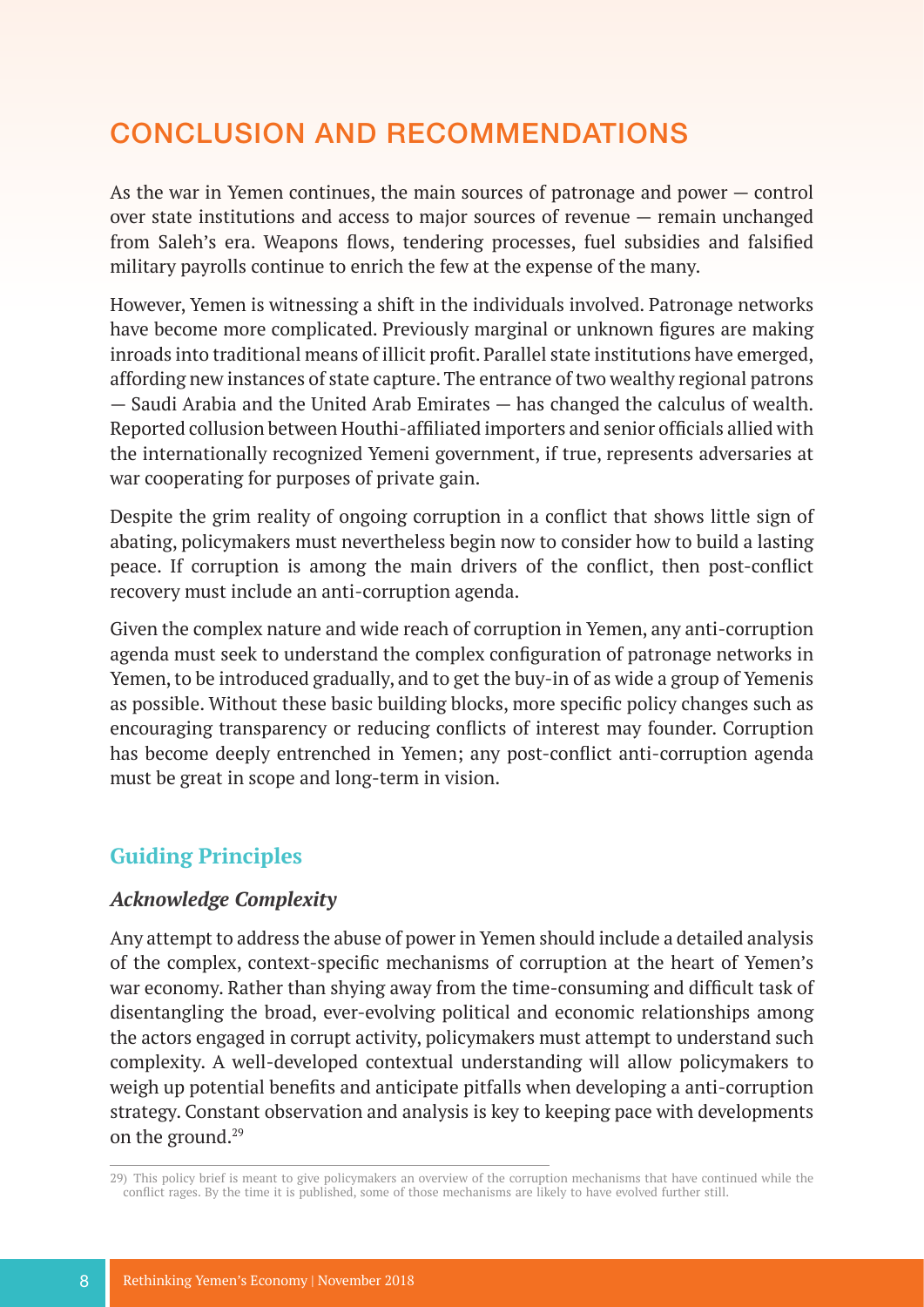#### *Implement Gradually*

State capture should be rolled backed gradually, with a phased implementation of anti-corruption reforms. It would be unrealistic and perhaps counterproductive for policymakers to introduce a sudden and aggressive anti-corruption strategy. Actors currently profiting from the war economy may resist wholesale changes. Worse, rushed or superficial efforts to combat corruption may lead to grave policy errors where instead of restraining the actions of corrupt individuals the policies lead to greater suffering among the Yemeni people, who are already dealing with the world's worst humanitarian crisis.30

#### *Engage as Many Actors as Possible*

Given the widespread reach of corruption in Yemen, anti-corruption efforts should not selectively target any single actor, but should instead seek to have an impact across the system as a whole. While efforts should certainly be made to curb the activities of actors known to be engaging in corruption, such actors should not be singled out exclusively. Individually targeting actors will leave policymakers open to accusations of political bias. If any breakthrough is to be made in creating short- or long-term peace, policymakers will need the buy-in of as many actors as possible.

### **Recommendation for the Government of Yemen's Post-Conflict Policies**

#### *Build on the Existing Anti-Corruption Framework in Yemen*

- Strengthen Yemen's existing state-run anti-corruption agencies, including the Central Organization for Control and Auditing (COCA), Supreme National Authority for Combating Corruption (SNACC), the Real Estate Authority, and the Financial Information Unit (FIU).
- Sufficiently fund the anti-corruption agencies to provide training and institutional capacity-building programs.
- Encourage greater coordination and data-sharing among already established anticorruption agencies.
- Ensure that all anti-corruption agencies operate independently of government officials.

<sup>30)</sup> One example might be a policy to clamp down heavily on Yemen money exchangers/hawala networks due to concerns over the Houthis use of money exchangers to access foreign currency and pay exporters. Money transfer transactions are a critical lifeline for beleaguered citizens outside the commercial or political class. Regular citizens rely on remittance flows — the backbone of the money exchange system — to purchase essential commodities, including food and water. Any ill-considered disruption of these money flows may sever one of the few remaining lifelines for a broad subset of Yemenis whose interests are often ignored when discussing corruption-deterring measures.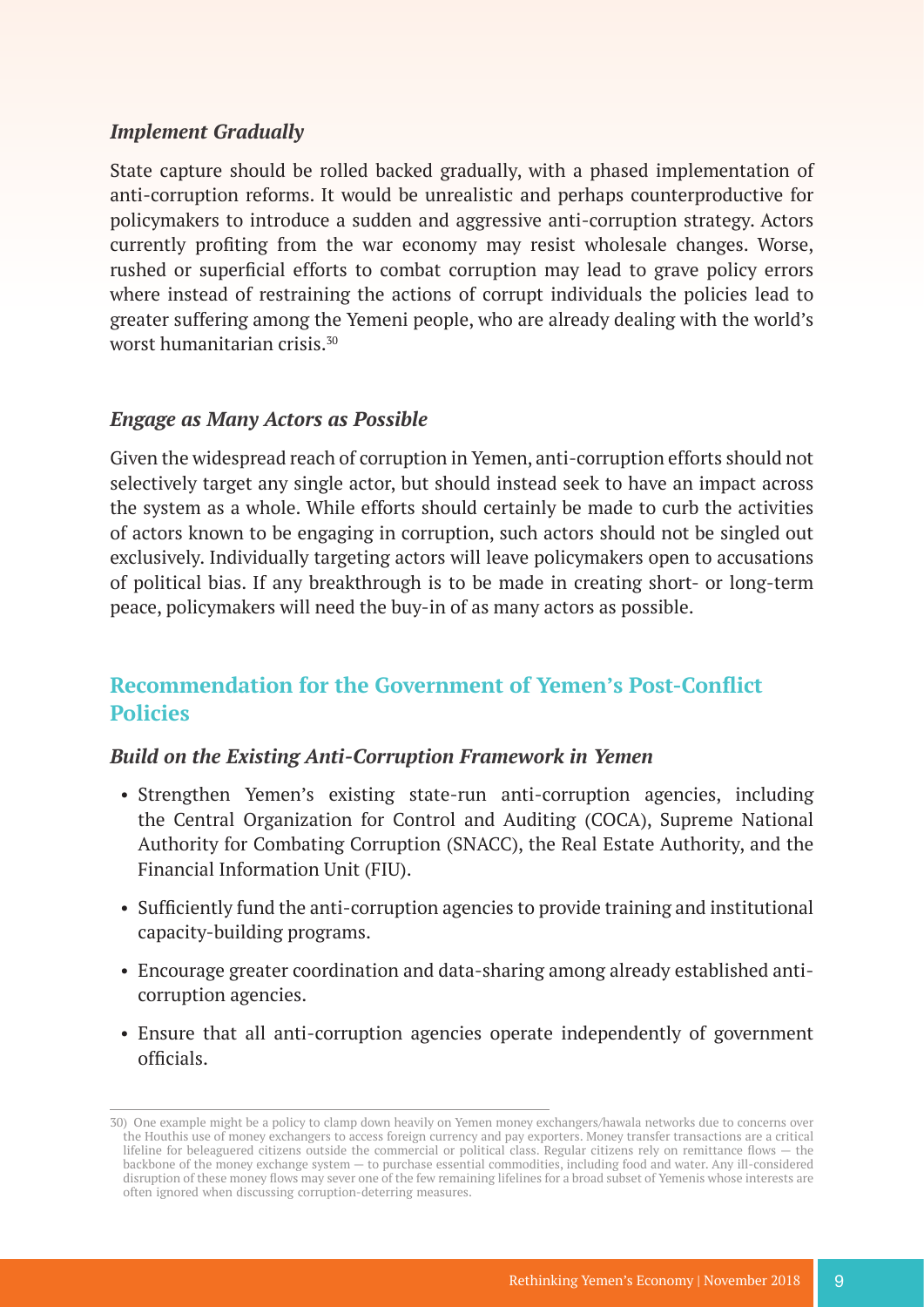#### *Encourage Transparency and Accountability*

- Conduct a recurring, independent audit for all state-owned and state-run companies.
- Establish a government agency to process freedom of information requests, in accordance with Law No. 13 of 2012 concerning the Right of Access to Information.
- Create a new regulation whereby appointed officials publicly release annual personal financial statements during their tenure.
- Make publicly available the details of all government tenders and the details of the salaries and bonuses of all senior government staff.
- Establish a system issuing national identification numbers to Yemeni citizens and to non-Yemeni residents who have secured a residency visa. Link the number to personal financial information and biometric data stored on a secure and confidential government database.
- Officially register and publish all government assets, including weapons inventories.

#### *Reduce Conflicts of Interest*

- Implement conflict of interest measures to ensure that personal relationships between government officials responsible for tenders and companies competing for those tenders do not influence the awarding of contracts.
- Legally obligate government employees to relinquish control of any private businesses.
- Regularly rotate on a mandatory basis all positions that are central to economic control and management (e.g. in state-run energy companies).
- Implement new regulations establishing equal employment opportunities within the public sector.
- Ban the issuing of state-run contracts to senior military commanders.
- Gradually dismantle checkpoints to reduce the incidence of bribes.
- Reform, unify and gradually downsize the military and security apparatus.

#### *Improve the Management of Government Finances*

• Establish a system for collecting government receipts and controlling the disbursal of money to the different branches of government and state institutions.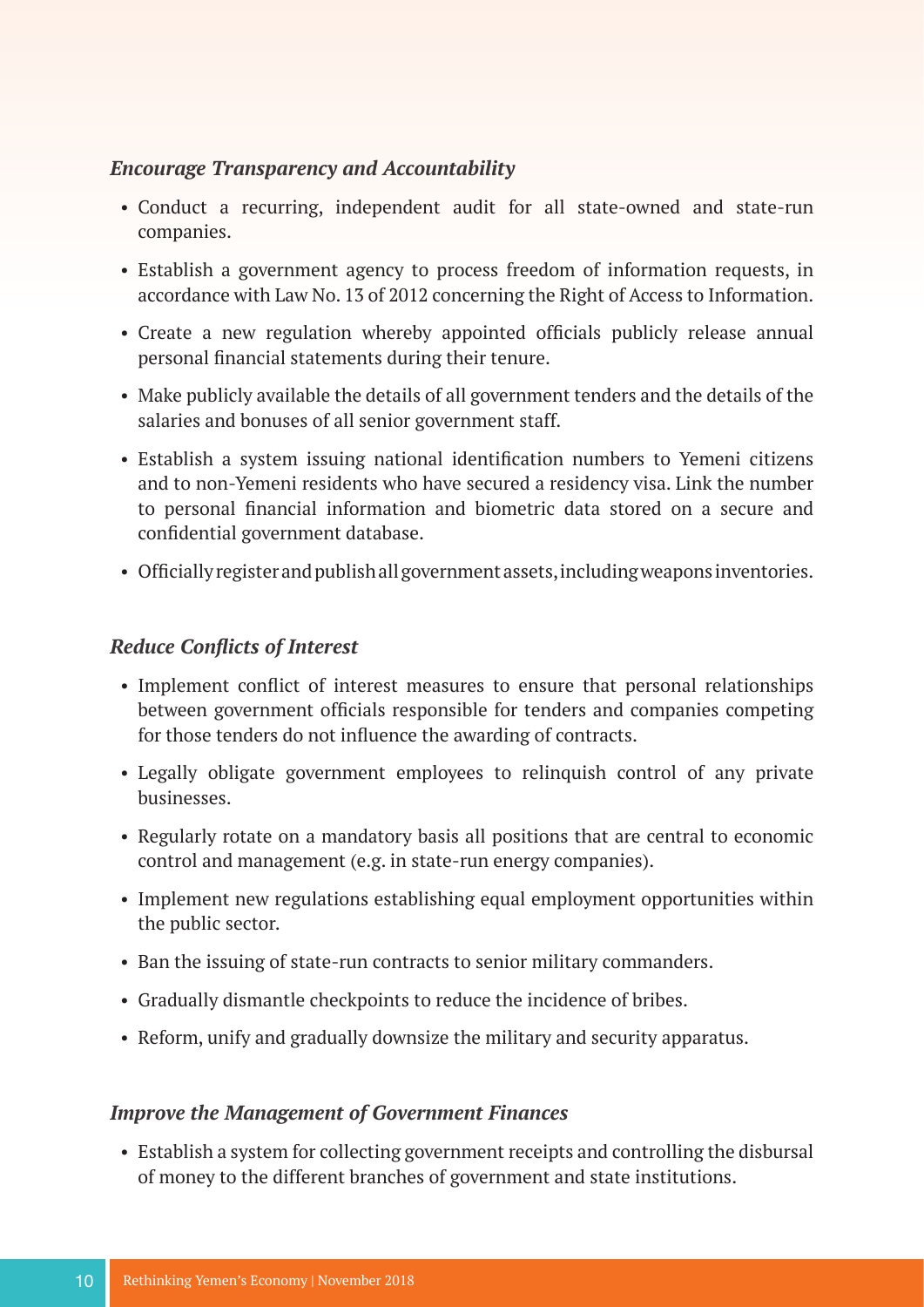- Implement a new national budget and make the details of it publicly available.
- Ensure tight budgetary controls and supervision over government revenues and expenditures.
- Restore the CBY to a fully functioning independent national entity. While the government should set spending priorities, the CBY should be in charge of the distribution of these funds according to the national budget.
- Deposit all revenues generated by the respective central governing authorities in the local CBY branch (e.g. in Aden, Marib, Hadramawt, Sana'a, or Taiz) rather than redirecting them to government officials' offices.
- International stakeholders must draft, deliver, and monitor implementation of a long-term financial assistance package that makes assistance conditional on continued adherence to existing anti-corruption legislation. Focus on channeling donations through local government institutions, local NGOS or INGOs on the ground in Yemen, when and where appropriate to minimize the opportunities for bureaucratic corruption.
- Closely monitor financial assistance provided for post-war reconstruction and local development projects. Make such assistance conditional upon progress toward stated outcomes.

#### *Decentralize Economic Power*

- Empower local authorities, specifically local councils, to deliver public services and implement local development projects.
- Aid the creation and expansion of small and medium-sized enterprises (SMEs) to facilitate economic diversification and economic growth.
- Empower anti-corruption agencies to monitor fuel import companies, investigating discrepancies over registered and real owners. Their findings, along with accurate company details, should be made publicly available.

**<sup>\*</sup>Note:** This document has been produced with the financial assistance of the European Union and the Embassy of the Kingdom of the Netherlands to Yemen. The recommendations expressed within this document are the personal opinions of the author(s) only, and do not represent the views of the Sanaa Center for Strategic Studies, DeepRoot Consulting, CARPO - Center for Applied Research in Partnership with the Orient, or any other persons or organizations with whom the participants may be otherwise affiliated. The contents of this document can under no circumstances be regarded as reflecting the position of the European Union or the Embassy of the Kingdom of the Netherlands to Yemen.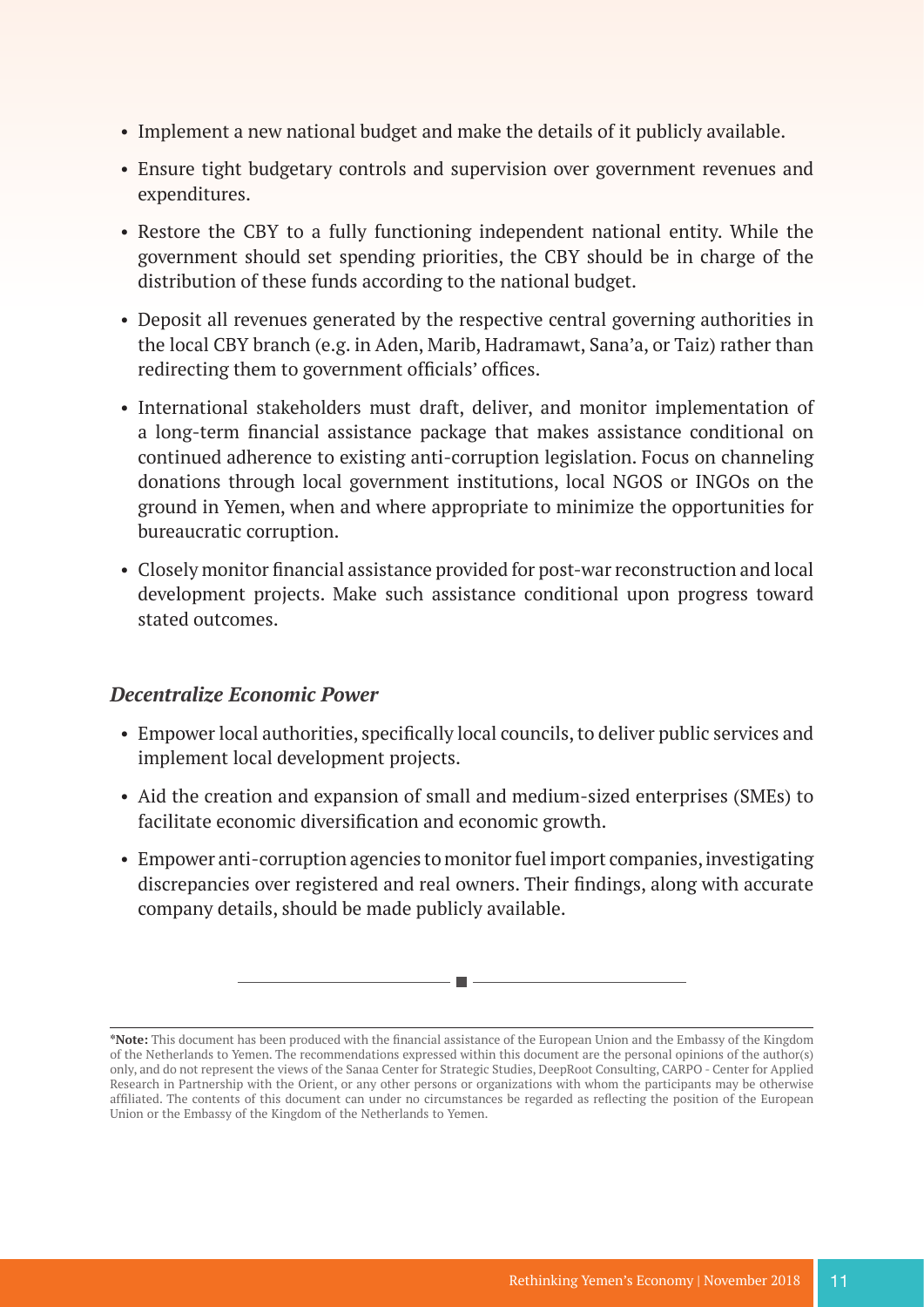# BIBLIOGRAPHY

- Alkebsi, Abdulwahab and Christopher Boucek. "Corruption in Yemen: Screening of Destructive Beast." Carnegie Endowment for International Peace. Last modified September 30, 2010. Accessed June 25, 2018. [http://](http://carnegieendowment.org/2010/09/30/corruption-in-yemen-screening-of-destructive-beast-event-303) [carnegieendowment.org/2010/09/30/corruption-in-yemen-screening-of-destructive-beast-event-3034.](http://carnegieendowment.org/2010/09/30/corruption-in-yemen-screening-of-destructive-beast-event-303)
- Al-Absi, Mohamed. "What is the Truth about the Oil Company and the Black Market?" Mohamed al-Absi (blog), June 7, 2016. Accessed June 25, 2018. [https://mohamedalabsi.blogspot.com/2016/06/blog-post\\_28.html.](https://mohamedalabsi.blogspot.com/2016/06/blog-post_28.html)
- Al-Absi, Mohamed. "Document: Mechanism for the Purchase of Oil Company 50% of Shipments Merchants Sold to the Citizen at the Official Price." Mohamed al-Absi (blog). June 28, 2016. Accessed June 25, 2018. [https://mohamedalabsi.blogspot.com/2016/06/50.html.](https://mohamedalabsi.blogspot.com/2016/06/50.html)
- Al-Absi, Mohamed. "Yemenis as Victims of Competition between Black Fuel Markets and their Brokers." Mohamed al-Absi (blog). November 6, 2016. Accessed June 25, 2018, [https://mohamedalabsi.blogspot.](https://mohamedalabsi.blogspot.com/2015/11/blog-post_36.html) [com/2015/11/blog-post\\_36.html](https://mohamedalabsi.blogspot.com/2015/11/blog-post_36.html).
- Al-Absi, Mohamed. "Since the Disaster of Flotation Fuel in the Stations with Official Pricing: More Black Market Scandals." Mohamed al-Absi (blog). December 5, 2016. Accessed June 25, 2018. [https://mohamedalabsi.](https://mohamedalabsi.blogspot.com/2015/11/blog-post_14.html) [blogspot.com/2015/11/blog-post\\_14.html](https://mohamedalabsi.blogspot.com/2015/11/blog-post_14.html).
- Al-Qadhi, Mohammed. "30 More Die in Yemen as Snipers Target Protesters," National. Last modified September 20, 2011. Accessed September 28, 2017. [https://www.thenational.ae/world/mena/30-more-die-in-yemen-as](https://www.thenational.ae/world/mena/30-more-die-in-yemen-as-snipers-target-protesters-1.407552)[snipers-target-protesters-1.407552](https://www.thenational.ae/world/mena/30-more-die-in-yemen-as-snipers-target-protesters-1.407552).
- Al-Sayegh, Hadeel. "Yemen President Names New Central Bank Governor, Moves HQ to Aden," Reuters. Last modified September 18, 2016. Accessed May 23, 2018. [https://www.reuters.com/article/us-yemen-cenbank/](https://www.reuters.com/article/us-yemen-cenbank/yemen-president-names-new-central-bank-governor-mov) [yemen-president-names-new-central-bank-governor-moves-hq-to-aden-idUSKCN11O0WB.](https://www.reuters.com/article/us-yemen-cenbank/yemen-president-names-new-central-bank-governor-mov)
- Al-Shamahi, Abubakr. "Yemen Returns Full Circle as Houthis End Fuel Subsidies," New Arab. Last modified July 28, 2015. Accessed June 15, 2018. [https://www.alaraby.co.uk/english/news/2015/7/28/yemen-returns-full](https://www.alaraby.co.uk/english/news/2015/7/28/yemen-returns-full-circle-as-houthis-end-fuel-subsi)[circle-as-houthis-end-fuel-subsidies.](https://www.alaraby.co.uk/english/news/2015/7/28/yemen-returns-full-circle-as-houthis-end-fuel-subsi)
- Alley, April. "Shifting Light in the Qamariyya: The Reinvention of Patronage Networks in Contemporary Yemen." PhD diss., Georgetown University, 2008.
- Barany, Zoltan. The Challenges of Building a National Army in Yemen. Washington, DC: Center for Strategic and International Studies, 2016. Accessed June 25, 2018. [https://csis-prod.s3.amazonaws.com/s3fs-public/](https://csis-prod.s3.amazonaws.com/s3fs-public/publication/160718_Challenges_Yemen_National_Army.pdf) publication/160718 Challenges Yemen National Army.pdf.
- "Corruption Perceptions Index 2017." Transparency International. Last modified February 21, 2018. Accessed June 25, 2018. [https://www.transparency.org/news/feature/corruption\\_perceptions\\_index\\_2017.](https://www.transparency.org/news/feature/corruption_perceptions_index_2017)
- "Corruption Perceptions Index 2017 Shows High Corruption Burden in More than Two-thirds of Countries." Transparency International. Last modified February 21, 2018. Accessed June 25, 2018. [https://www.](https://www.transparency.org/news/pressrelease/corruption_perceptions_index_2017_shows_high_corruption_burden_in_more_than) transparency.org/news/pressrelease/corruption\_perceptions\_index\_2017\_shows\_high\_corruption\_burden\_in more than.
- "Houthis Cut Oil Subsidies Endangering Support." Medialine. Last modified August 3, 2015. Accessed June 15, 2018. [http://www.themedialine.org/news/houthis-cut-oil-subsidies-endangering-support.](http://www.themedialine.org/news/houthis-cut-oil-subsidies-endangering-support)
- Robinson, Glenn, Oliver Wilcox, Stephen Carpenter, Abdul Ghani Al-Iryani. Yemen Corruption Assessment. Burlington, VT: ARD, 2006. Accessed June 25, 2018. [https://photos.state.gov/libraries/yemen/231771/PDFs/](https://photos.state.gov/libraries/yemen/231771/PDFs/yemen-corruption-assessment.pdf) [yemen-corruption-assessment.pdf.](https://photos.state.gov/libraries/yemen/231771/PDFs/yemen-corruption-assessment.pdf)
- <http://foreignpolicy.com/2014/12/11/yemens-astonishing-financial-meltdown>.
- Salisbury, Peter. "Corruption in Yemen: Maintaining the Status Quo?" In Rebuilding Yemen: Political, Economic, and Social Challengers, edited by Noel Brehony and Saud al-Sarhan. Berlin: Gerlach Press, 2015.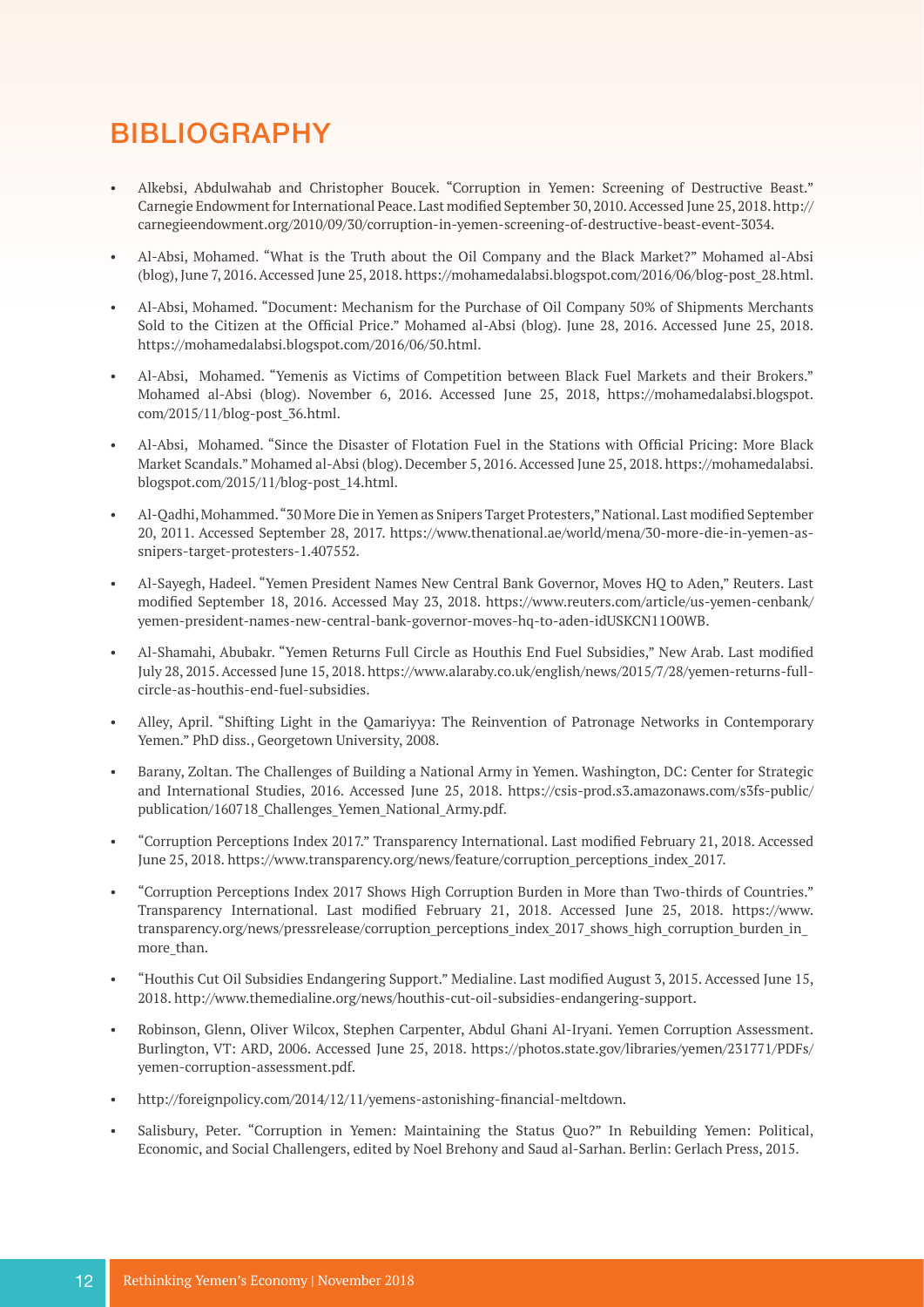- Salisbury, Peter. "Yemen: National Chaos, Local Order." Chatham House. Last modified December 20, 2017. Accessed May 23, 2018. [https://www.chathamhouse.org/publication/yemen-national-chaos-local-order.](https://www.chathamhouse.org/publication/yemen-national-chaos-local-order)
- Salisbury, Peter. Yemen's Cratered Economy: Glimmers of Hope? Washington, DC: Arab Gulf States Institute in Washington, 2018. Accessed June 25, 2018. [https://www.agsiw.org/wp-content/uploads/2018/02/Salisbury\\_](https://www.agsiw.org/wp-content/uploads/2018/02/Salisbury_Yemen-Cratered-Economy_ONLINE-1.pdf) [Yemen-Cratered-Economy\\_ONLINE-1.pdf](https://www.agsiw.org/wp-content/uploads/2018/02/Salisbury_Yemen-Cratered-Economy_ONLINE-1.pdf).
- Taylor, Letta. "Yemen's Friday of Indignity." Huffington Post. Last modified May 18, 2013. Accessed June 25, 2018. [https://www.huffingtonpost.com/letta-tayler/yemens-friday-of-indignit\\_b\\_2900325.html](https://www.huffingtonpost.com/letta-tayler/yemens-friday-of-indignit_b_2900325.html).
- "United Nations Verification and Inspection Mechanism (UNVIM)." United Nations Verification and Inspection Mechanism. Accessed June 15, 2018. <https://www.vimye.org/home>.
- "United Nations Verification and Inspection Mechanism for Yemen: Update May 2016." United Nations Verification and Inspection Mechanism. Last modified May 2016. Accessed June 15, 2018. [https://www.vimye.](https://www.vimye.org/docs/UNVIM%20Update%20May%202016.pdf) [org/docs/UNVIM%20Update%20May%202016.pdf](https://www.vimye.org/docs/UNVIM%20Update%20May%202016.pdf).
- "What is Corruption?" Transparency International. Accessed June 25, 2018. [https://www.transparency.org/](https://www.transparency.org/what-is-corruption) [what-is-corruption.](https://www.transparency.org/what-is-corruption)
- World Bank. Anticorruption in Transition: A Contribution to the Policy Debate. Washington, DC: World Bank, 2000. Accessed June 25, 2018. [https://siteresources.worldbank.org/INTWBIGOVANTCOR/Resources/](https://siteresources.worldbank.org/INTWBIGOVANTCOR/Resources/contribution.pdf) [contribution.pdf.](https://siteresources.worldbank.org/INTWBIGOVANTCOR/Resources/contribution.pdf)
- World Bank. Yemen Governance and Anti-corruption Diagnostic Survey. Washington, DC: World Bank, 2010. Accessed September 4, 2017. [http://documents.worldbank.org/curated/en/452291468340467002/](http://documents.worldbank.org/curated/en/452291468340467002/pdf/705830ESW0P1170usehold0Final-Report.pdf) [pdf/705830ESW0P1170usehold0Final-Report.pdf.](http://documents.worldbank.org/curated/en/452291468340467002/pdf/705830ESW0P1170usehold0Final-Report.pdf)
- Yemen Ministry of Planning and International Cooperation, "Oil Sector Recovery in Yemen Urgently Needed." ReliefWeb. Last modified May 2016. Accessed June 15, 2018. [https://reliefweb.int/sites/reliefweb.int/files/](https://reliefweb.int/sites/reliefweb.int/files/resources/yseu14_english_final_1.pdf) [resources/yseu14\\_english\\_final\\_1.pdf](https://reliefweb.int/sites/reliefweb.int/files/resources/yseu14_english_final_1.pdf).